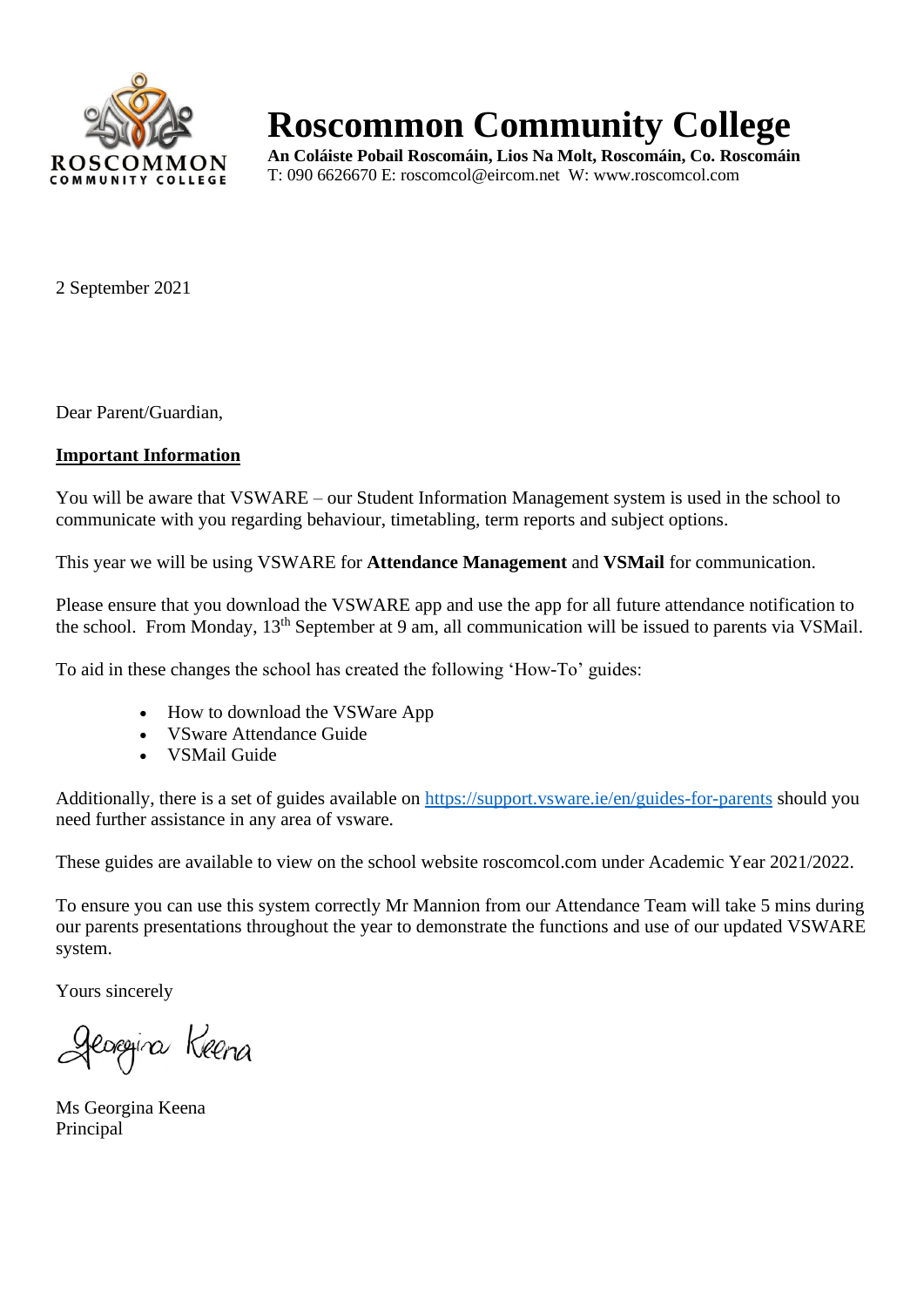

# **Update of VSWARE Communication System**

Dear Parent,

For you to be able to communicate and monitor your child in school you need to ensure that you download the **VSWARE app** to your phone immediately. Please follow the notes below to assist you with this process.

Kind regards, Ms Keena

### **Text message sent to you from RCC**

**\_\_\_\_\_\_\_\_\_\_\_\_\_\_\_\_\_\_\_\_\_\_\_\_\_\_\_\_\_\_\_\_\_\_\_\_\_\_\_\_\_\_\_\_\_\_\_\_\_\_\_\_\_\_\_\_\_\_\_\_\_\_\_\_\_\_\_\_\_\_\_\_\_\_\_\_\_\_\_\_\_\_\_\_\_\_\_\_\_\_\_\_\_\_\_\_\_\_\_\_\_\_\_\_\_\_\_\_\_\_\_\_\_\_\_\_**

Dear Guardian

Please note (YOUR CHILDS NAME) vsware account **USERNAME** to access their school records, reports, attendance etc. Your Username is: #USERNAME If, you have forgotten your password, go to www.roscomcol.com - vsware - enter your USERNAME - select **CREATE A NEW PASSWORD** follow the steps. Ensure you have your mobile phone to hand.

Thank you.

## **How to Download the VSWARE app to your MOBILE PHONE**

**\_\_\_\_\_\_\_\_\_\_\_\_\_\_\_\_\_\_\_\_\_\_\_\_\_\_\_\_\_\_\_\_\_\_\_\_\_\_\_\_\_\_\_\_\_\_\_\_\_\_\_\_\_\_\_\_\_\_\_\_\_\_\_\_\_\_\_\_\_\_\_\_\_\_\_\_\_\_\_\_\_\_\_\_\_\_\_\_\_\_\_\_\_\_\_\_\_\_\_\_\_\_\_\_\_\_\_\_\_\_\_\_\_\_\_\_\_**

In order to access VSWARE on your phone, you will just need a username and password (please see text above). You have received these in a previous SMS message from our school. This SMS included the following:

\_\_\_\_\_\_\_\_\_\_\_\_\_\_\_\_\_\_\_\_\_\_\_\_\_\_\_\_\_\_\_\_\_\_\_\_\_\_\_\_\_\_\_\_\_\_\_\_\_\_\_\_\_\_\_\_\_\_\_\_\_\_\_\_\_\_\_\_\_\_\_\_\_\_\_\_\_\_\_\_\_\_\_\_\_\_\_\_\_\_\_\_\_\_\_\_\_\_\_\_\_\_\_\_\_\_\_\_\_\_\_\_\_\_\_\_\_ 

- Your unique username. For example this might be *L.Adams5*
- You create your own unique password via the login screen. Explanation on how to do this is above.